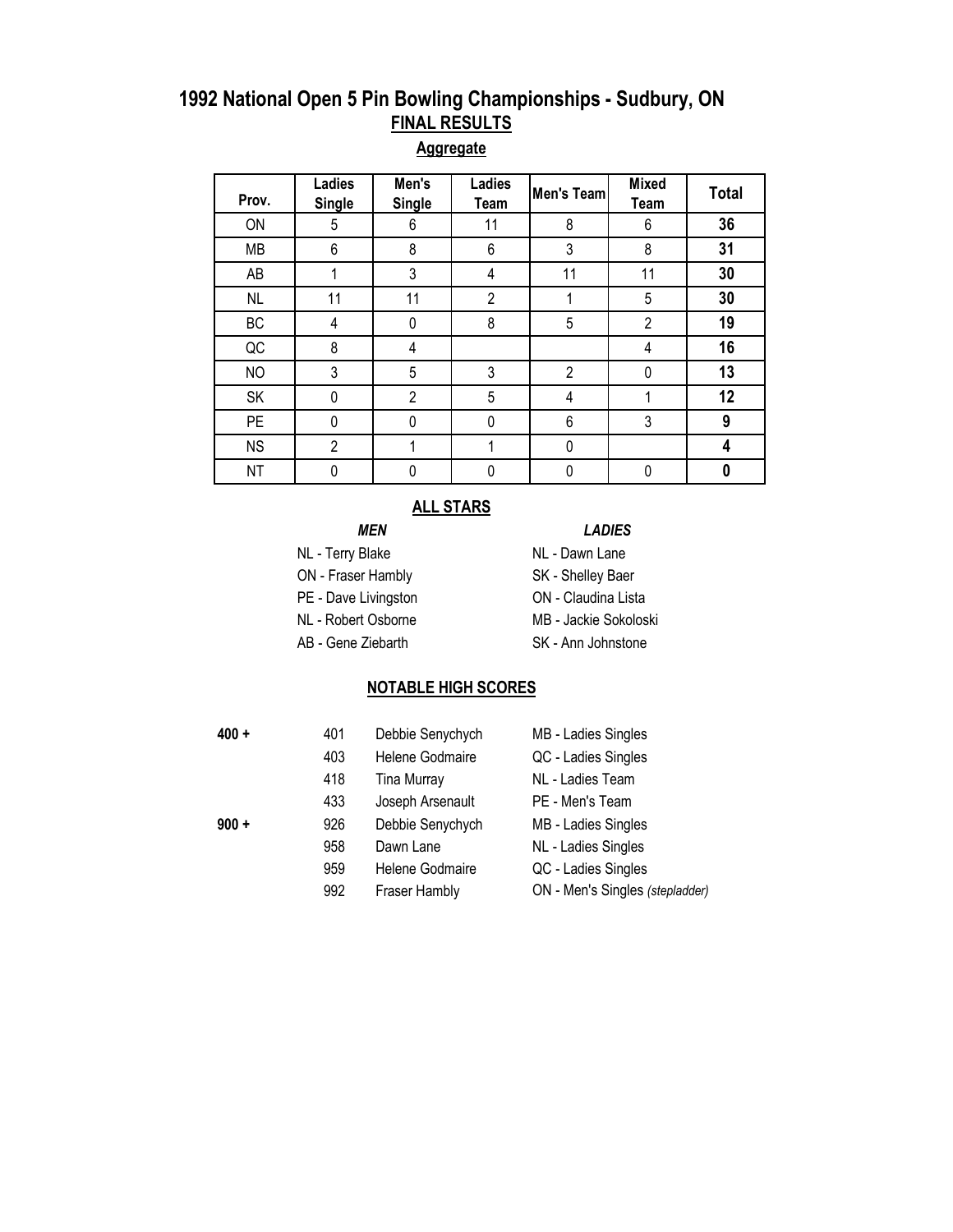# **1992 National Open 5 Pin Bowling Championships - Sudbury, ON FINAL RESULTS**

## *HIGH SCORES*

|                 | <b>Individual High Single</b> |                          |        | <b>Team High Single</b> |           |
|-----------------|-------------------------------|--------------------------|--------|-------------------------|-----------|
| Ladies Single   | 403                           | QC - Helene Godmaire     | Ladies | 1418                    | Ontario   |
| Men's Single    | 386                           | NL - Terry Blake         | Men    | 1546                    | Ontario   |
| Ladies Team     | 418                           | NL - Tina Murray         | Mixed  | 1478                    | Alberta   |
| Men's Team      | 433                           | PE - Joseph Arsenault    |        | <b>Team High Triple</b> |           |
| Mixed Team Lady | 333                           | MB - Karen Armstrong     | Ladies | 3862                    | Ontario   |
| Mixed Team Man  | 393                           | MB - Steve Stasiuk       | Men    | 4016                    | Ontario   |
|                 | <b>Individual High Triple</b> |                          | Mixed  | 3796                    | Prince Eo |
| Ladies Single   | 959                           | QC - Helene Godmaire     |        | <b>Team High Four</b>   |           |
| Men's Single    | 983                           | MB - Steve Prysiazniuk   | Ladies | 5213                    | Ontario   |
| Ladies Team     | 878                           | MB - Jackie Sokoloski    | Men    | 5394                    | Ontario   |
| Men's Team      | 925                           | PE - Joseph Arsenault    | Mixed  | 5103                    | Manitoba  |
| Mixed Team Lady | 784                           | NO - Doris Kirkey        |        | <b>Team High Five</b>   |           |
| Mixed Team Man  | 911                           | NO - Barrie Stevens      | Ladies | 6222                    | Ontario   |
|                 | <b>Individual High Four</b>   |                          | Men    | 6598                    | Ontario   |
| Ladies Single   | 1242                          | NL - Dawn Lane           | Mixed  | 6468                    | Manitoba  |
| Men's Single    | 1128                          | NO - Kevin Freeland      |        | <b>Team High Six</b>    |           |
| Ladies Team     | 1181                          | NL - Tina Murray         | Ladies | 7260                    | Ontario   |
| Men's Team      | 1221                          | ON - Fraser Hambly       | Men    | 7860                    | Ontario   |
| Mixed Team Lady | 984                           | NL - Jackie Fagan        | Mixed  | 7424                    | Alberta   |
| Mixed Team Man  | 1226                          | MB - Randy French        |        |                         |           |
|                 | <b>Individual High Five</b>   |                          |        |                         |           |
| Ladies Team     | 1454                          | NL - Tina Murray         |        |                         |           |
| Men's Team      | 1473                          | PE - Dave Livingston     |        |                         |           |
| Mixed Team Lady | 1193                          | PE - Anita Rattray       |        |                         |           |
| Mixed Team Man  | 1567                          | MB - Randy French        |        |                         |           |
|                 | <b>Individual High Six</b>    |                          |        |                         |           |
| Ladies Team     | 1716                          | MB - Jackie Sokoloski    |        |                         |           |
| Men's Team      | 1748                          | ON - Fraser Hambly       |        |                         |           |
| Mixed Team Lady |                               |                          |        |                         |           |
| Mixed Team Man  | 1586                          | <b>BC</b> - Gordon Fleck |        |                         |           |

|                       | <b>Team High Single</b> |                           |  |  |  |
|-----------------------|-------------------------|---------------------------|--|--|--|
| Ladies                | 1418                    | Ontario                   |  |  |  |
| Men                   | 1546                    | Ontario                   |  |  |  |
| Mixed                 |                         | 1478 Alberta              |  |  |  |
|                       | <b>Team High Triple</b> |                           |  |  |  |
| Ladies                | 3862                    | Ontario                   |  |  |  |
| Men                   | 4016                    | Ontario                   |  |  |  |
| Mixed                 |                         | 3796 Prince Edward Island |  |  |  |
| <b>Team High Four</b> |                         |                           |  |  |  |
| Ladies                | 5213                    | Ontario                   |  |  |  |
| Men                   | 5394                    | Ontario                   |  |  |  |
| Mixed                 | 5103                    | Manitoba                  |  |  |  |
|                       | Team High Five          |                           |  |  |  |
| Ladies                | 6222                    | Ontario                   |  |  |  |
| Men                   | 6598                    | Ontario                   |  |  |  |
| Mixed                 | 6468                    | Manitoba                  |  |  |  |
|                       | <b>Team High Six</b>    |                           |  |  |  |
| Ladies                | 7260                    | Ontario                   |  |  |  |
| Men                   | 7860                    | Ontario                   |  |  |  |
| Mixed                 | 7424                    | Alberta                   |  |  |  |

# **1992 National Open 5 Pin Bowling Championships - Sudbury, ON FINAL RESULTS**

**SINGLES QUALIFYING** *(15 games)*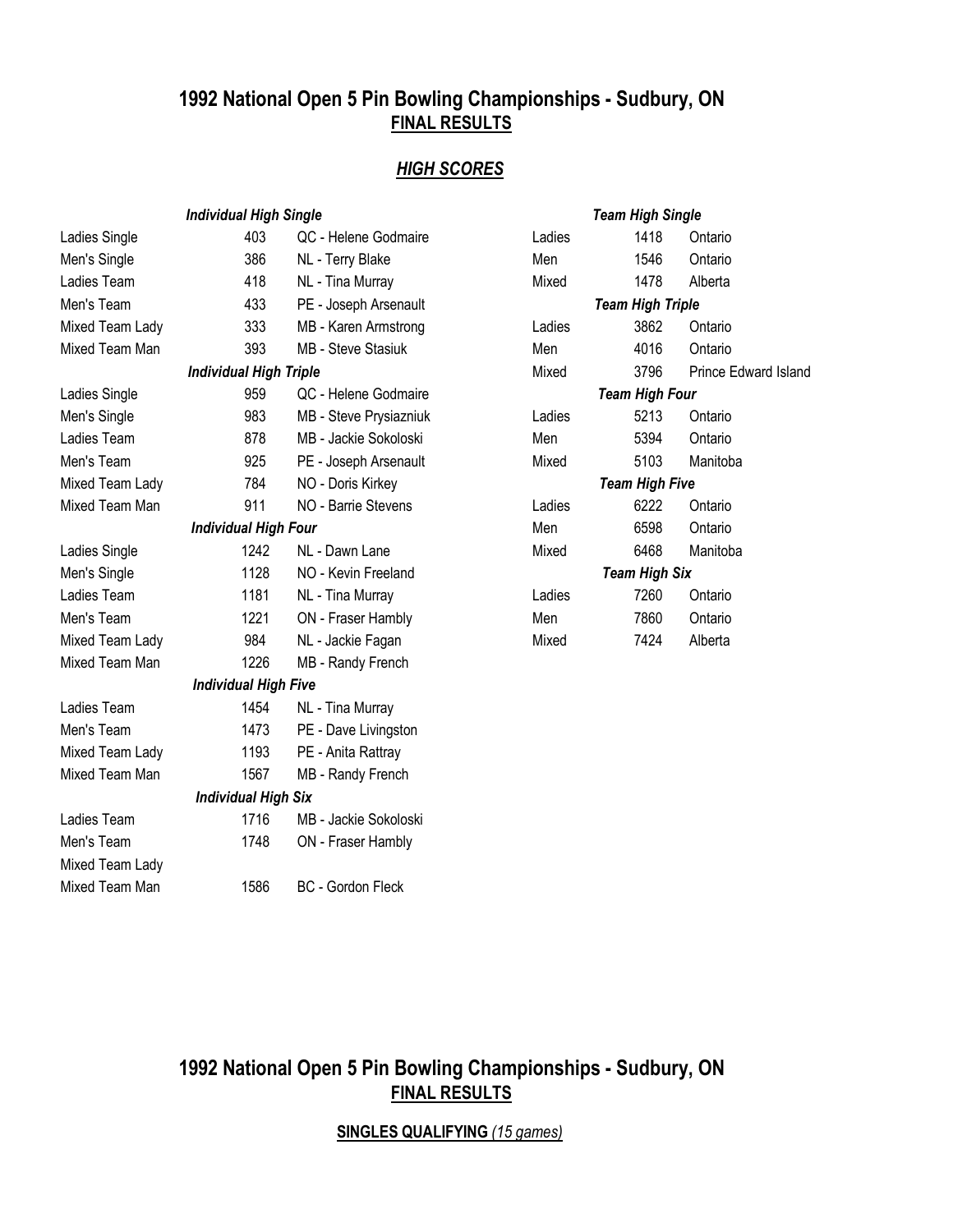| Ladies |           |                         | <b>Pinfall</b> | <b>MEN</b> |           |                    | <b>Pinfall</b> |
|--------|-----------|-------------------------|----------------|------------|-----------|--------------------|----------------|
| 1st    | QC        | Helene Godmaire         | 3950           | 1st        | МB        | Steve Prysiazniuk  | 4131           |
| 2nd    | <b>NL</b> | Dawn Lane               | 3916           | 2nd        | <b>NL</b> | <b>Terry Blake</b> | 4091           |
| 3rd    | МB        | Debbie Senychych        | 3752           | 3rd        | NO.       | Kevin Freeland     | 4037           |
| 4th    | <b>BC</b> | <b>Heather Whitaker</b> | 3714           | 4th        | <b>ON</b> | Fraser Hambly      | 3994           |
| 5th    | ON        | Cathy Hong              | 3705           | 5th        | QC        | Dennis Borynec     | 3940           |
| 6th    | NO.       | Sherry Jolette          | 3623           | 6th        | AB        | <b>Greg Dobbie</b> | 3883           |
| 7th    | <b>NS</b> | Heather Smyth           | 3546           | 7th        | SK        | Dalin Hagan        | 3734           |
| 8th    | AB        | Susan Anderson          | 3394           | 8th        | <b>NS</b> | Larry Crouse       | 3624           |
| 9th    | <b>SK</b> | Bea Doucet              | 3365           | 9th        | <b>BC</b> | Ron McLellan       | 3464           |
| 10th   | <b>PE</b> | Kathy Taylor            | 3339           | 10th       | PE        | Ernie Doucette     | 3333           |
| 11th   | <b>NT</b> | Sandy Jackson           | 3290           | 11th       | NT        | Mike Penkala       | 3197           |

## **STEPLADDER - LADIES**

| <b>STEPLADDER - LADIES</b> |                      |     |                      |     | QC                    |     |
|----------------------------|----------------------|-----|----------------------|-----|-----------------------|-----|
|                            |                      |     |                      |     | Helene Godmaire 227   |     |
|                            |                      |     | <b>NL</b>            |     | Dawn Lane             | 233 |
|                            |                      |     | Dawn Lane            | 257 |                       |     |
|                            | <b>MB</b>            |     | Debbie Senychych 239 |     |                       |     |
|                            | Debbie Senychych 274 |     |                      |     |                       |     |
| <b>BC</b>                  | Cathy Hong           | 173 |                      |     |                       |     |
| Heather Whitaker 185       |                      |     | <b>GOLD</b>          |     | <b>NL - Dawn Lane</b> |     |
| 205<br>Cathy Hong          |                      |     |                      |     |                       |     |
| <b>ON</b>                  |                      |     |                      |     |                       |     |
|                            |                      |     |                      |     |                       |     |

## **STEPI ADDER - MEN** MB

| <b>JILFLADDEN • MEN</b> |     |                      |     |                      |             | <b>IVID</b>             |     |
|-------------------------|-----|----------------------|-----|----------------------|-------------|-------------------------|-----|
|                         |     |                      |     |                      |             | Steve Prysiazniuk 224   |     |
|                         |     |                      |     | NL                   |             | <b>Terry Blake</b>      | 229 |
|                         |     |                      |     | <b>Terry Blake</b>   | 310         |                         |     |
|                         |     | NO.                  |     | <b>Fraser Hambly</b> | 279         |                         |     |
|                         |     | Kevin Freeland       | 306 |                      |             |                         |     |
| <b>ON</b>               |     | <b>Fraser Hambly</b> | 351 |                      |             |                         |     |
| Fraser Hambly           | 362 |                      |     |                      | <b>GOLD</b> | <b>NL - Terry Blake</b> |     |
| Dennis Borynec          | 201 |                      |     |                      |             |                         |     |
| QC                      |     |                      |     |                      |             |                         |     |

# **1992 National Open 5 Pin Bowling Championships - Sudbury, ON FINAL RESULTS**

# **TEAM STEPLADDERS**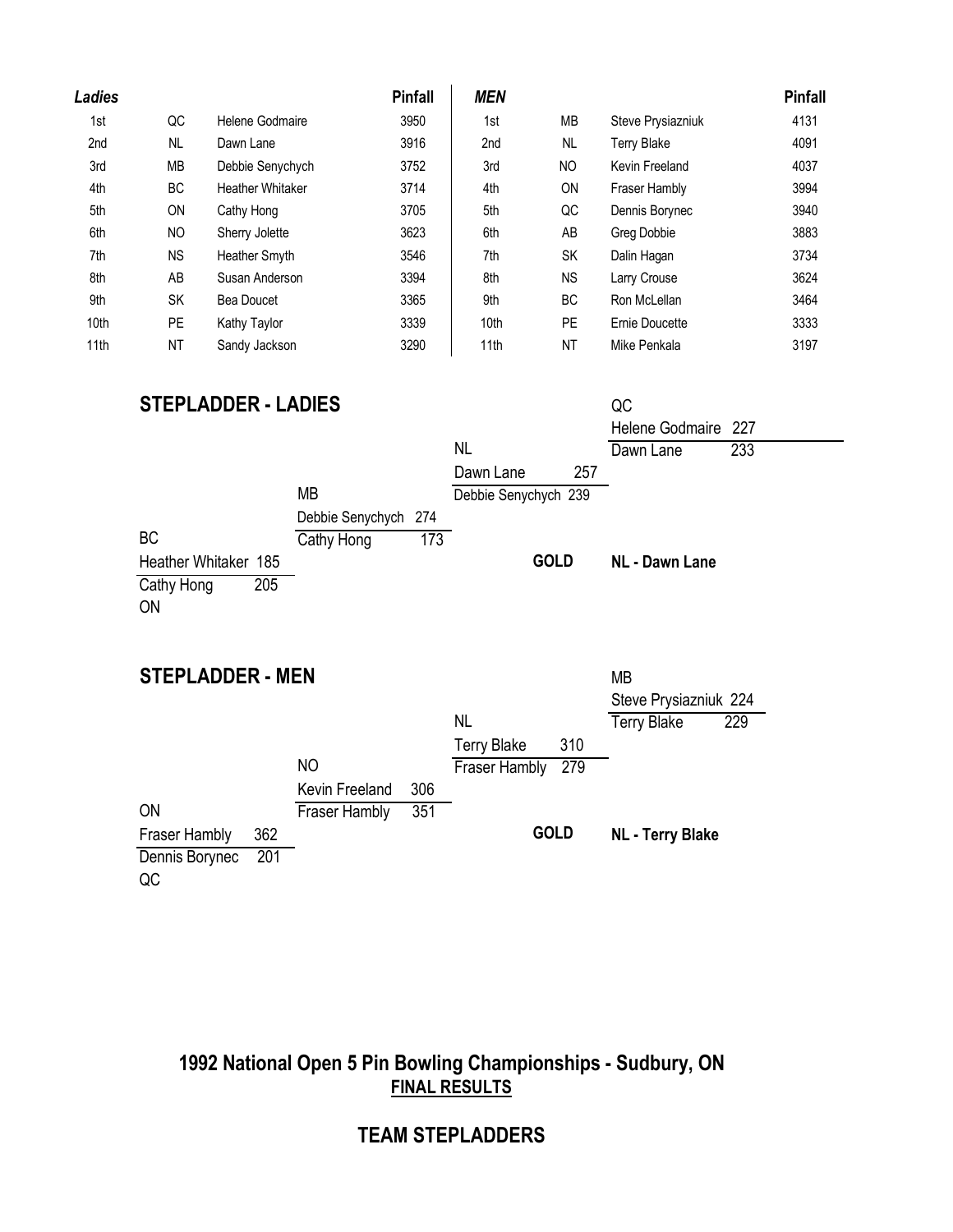

## **1992 National Open 5 Pin Bowling Championships - Sudbury, ON FINAL RESULTS**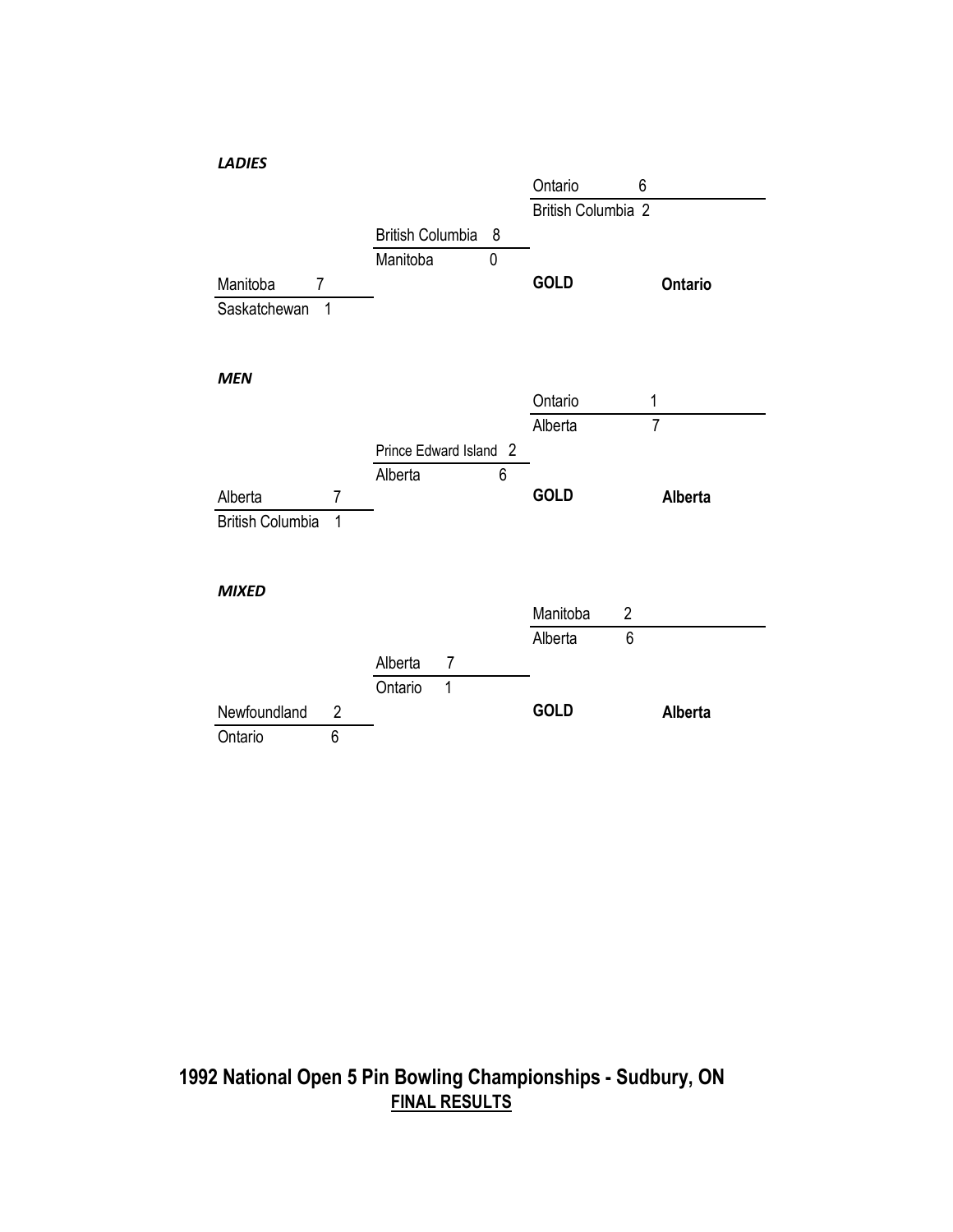| <b>Qualifying Round -</b> | <b>LADIES TEAMS</b> |
|---------------------------|---------------------|
|---------------------------|---------------------|

| 1st  | Ontario                      | 100.5 |
|------|------------------------------|-------|
| 2nd  | <b>British Columbia</b>      | 90    |
| 3rd  | Manitoba                     | 87    |
| 4th  | Saskatchewan                 | 83    |
| 5th  | Alberta                      | 82    |
| 6th  | Northern Ontario             | 75    |
| 7th  | Newfoundland                 | 69    |
| 8th  | Nova Scotia                  | 47.5  |
| 9th  | <b>Prince Edward Island</b>  | 43    |
| 10th | <b>Northwest Territories</b> | 53    |

**Points**

| Cathy Daku               |  |
|--------------------------|--|
| Nancy Fleming            |  |
| <b>Heather Humphries</b> |  |
| Claudina Lista           |  |
| Kim Pirillo              |  |
| Anna Swartzman           |  |
| Dot Britton (Coach)      |  |

| <b>GOLD - ONTARIO</b>    |       | SILVER - BRITISH COLUMBIA |       | <b>BRONZE - MANITOBA</b> |       |
|--------------------------|-------|---------------------------|-------|--------------------------|-------|
| Cathy Daku               | 249.2 | Lori Belancic             | 234.1 | Deanna Barbour           | 219.7 |
| Nancy Fleming            | 249.3 | Rhonda Kell               | 242.7 | Sandi Coghill            | 223.0 |
| <b>Heather Humphries</b> | 230.4 | Tammie Smith              | 233.5 | Eleanor Demke            | 208.8 |
| Claudina Lista           | 255.6 | Vicki Steele              | 245.0 | Linda Orne               | 226.7 |
| Kim Pirillo              | 247.2 | Laurie Thompson           | 251.2 | Debbie Senychych         | 230.8 |
| Anna Swartzman           | 249.4 | <b>Bev Willard</b>        | 228.1 | Jackie Sokoloski         | 261.7 |
| Dot Britton (Coach)      |       | Jackie Evers (Coach)      |       | Dylis Turner (Coach)     |       |

| Deanna Barbour       | 219.7 |
|----------------------|-------|
| Sandi Coghill        | 223.0 |
| Eleanor Demke        | 208.8 |
| Linda Orne           | 226.7 |
| Debbie Senychych     | 230.8 |
| Jackie Sokoloski     | 261.7 |
| Dylis Turner (Coach) |       |

| 4th<br><b>SASKATCHEWAN</b> |       | 5th                  | <b>ALBERTA</b> |                       |                         |                   | 7th                 |  |
|----------------------------|-------|----------------------|----------------|-----------------------|-------------------------|-------------------|---------------------|--|
|                            |       |                      |                |                       | <b>NORTHERN ONTARIO</b> |                   | <b>NEWFOUNDLAND</b> |  |
| <b>Sheley Baer</b>         | 266.5 | Michele Cavanagh     | 221.5          | Cathy Davidson        | 233.7                   | Carolyn Good      | 215.0               |  |
| Deb Ellison                | 226.6 | Fran Kelly           | 229.0          | Jo-Anne Kingston      | 210.6                   | Dawn Lane         | 247.6               |  |
| Wende Fisher               | 231.4 | Lori Kelly           | 224.6          | Jacqueline Lariviere  | 214.2                   | Elizabeth Lane    | 228.5               |  |
| Raenell Gass               | 236.0 | Penny Noble          | 236.4          | Laura Mitchell        | 223.8                   | Linda Murray      | 229.2               |  |
| Ann Johnstone              | 263.0 | <b>Thora Swan</b>    | 236.1          | <b>Milly Rothwell</b> | 203.6                   | Tina Murray       | 248.6               |  |
| <b>Shelley Slator</b>      | 208.7 | Dianne Violini       | 254.1          | <b>Yvette Schrver</b> | 222.7                   | Elaine Wells      | 228.5               |  |
| Wayne Fiesel (Coach)       |       | Mike Violini (Coach) |                | Denise Gross (Coach)  |                         | Art Wells (Coach) |                     |  |

| 8th               |                         | 9th   |                             | 10 <sub>th</sub> |                              |       |
|-------------------|-------------------------|-------|-----------------------------|------------------|------------------------------|-------|
|                   | <b>NOVA SCOTIA</b>      |       | <b>PRINCE EDWARD ISLAND</b> |                  | <b>NORTHWEST TERRITORIES</b> |       |
| Joanne Blades     |                         | 229.4 | Jane Bell                   | 176.3            | <b>Brenda Closen</b>         | 225.2 |
| Sharon Corcoran   |                         | 241.5 | Shelley MacDonald           | 233.9            | Debbie Euchner               | 197.0 |
| Nancy MacMillan   |                         | 175.0 | Eileen Richard              | 223.7            | Josie Gould                  | 206.4 |
| Maisie Payne      |                         | 220.9 | Patricia MacNeil            | 166.3            | Sandy Jackson                | 200.0 |
| Synthia Schofield |                         | 208.4 | Sylvia Cole                 | 214.0            | Carol Koch                   | 205.1 |
| Heather Smyth     |                         | 232.5 | Sue MacPherson              | 225.9            | Arlene Roy                   | 206.2 |
|                   | Julien Chiasson (Coach) |       | Rickey Burns (Coach)        |                  | Jan Lund (Coach)             |       |

# **1992 National Open 5 Pin Bowling Championships - Sudbury, ON FINAL RESULTS**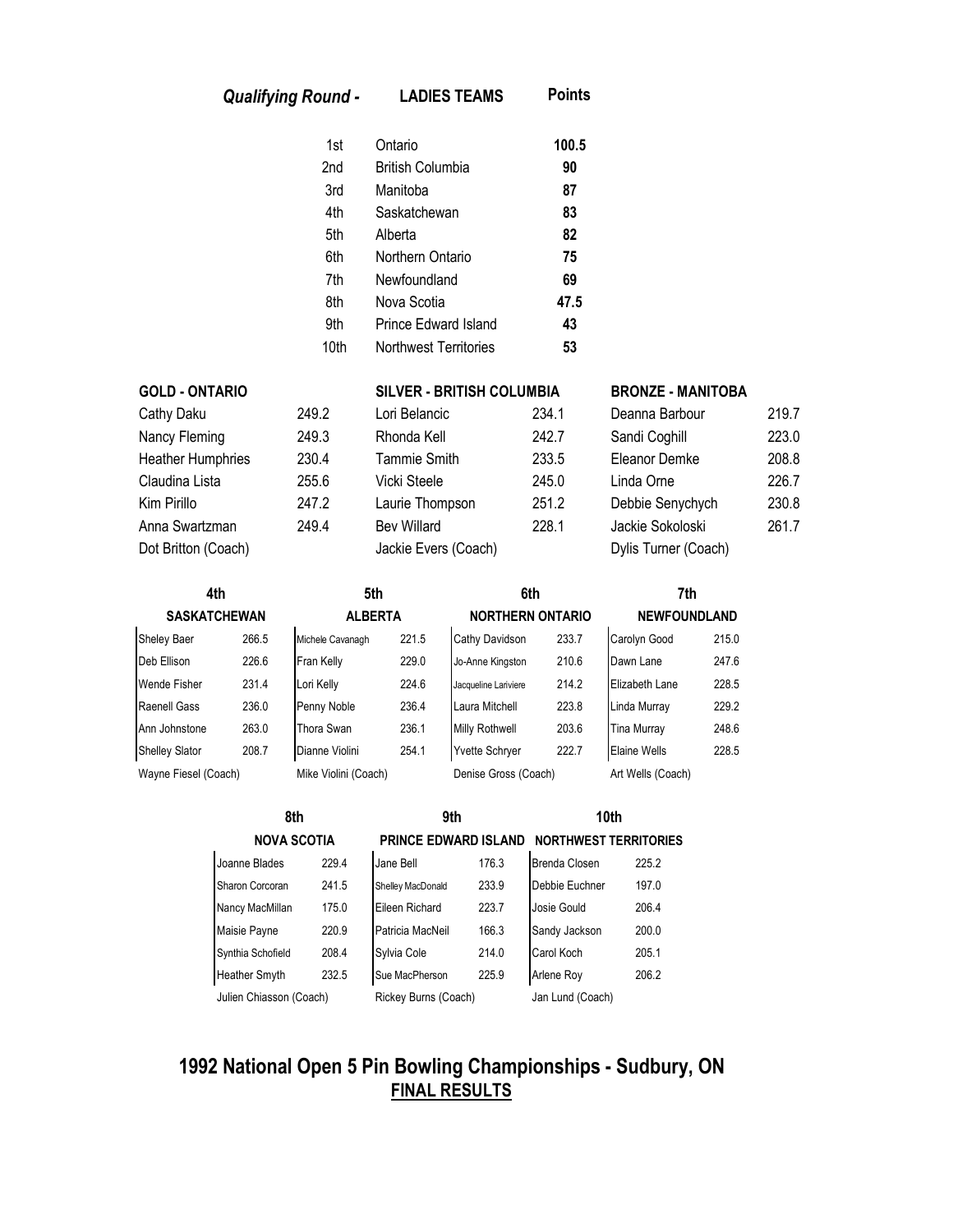| <b>Qualifying Round -</b> | <b>MEN'S TEAMS</b> | <b>Points</b> |
|---------------------------|--------------------|---------------|
|---------------------------|--------------------|---------------|

| 1st  | Ontario                      | 94.5 |
|------|------------------------------|------|
| 2nd  | Prince Edward Island         | 84.5 |
| 3rd  | Alberta                      | 84   |
| 4th  | British Columba              | 83.5 |
| 5th  | Saskatchewan                 | 75.5 |
| 6th  | Manitoba                     | 73   |
| 7th  | Northern Ontario             | 63   |
| 8th  | Newfoundland                 | 61.5 |
| 9th  | Nova Scotia                  | 57.5 |
| 10th | <b>Northwest Territories</b> | 43   |

| Jan Andersen<br>Lawrence Fobert<br>Harry George<br>Doug Morrical<br>Gene Ziebarth<br>Ed Gabrielson (Coach) | <b>Tom Alford</b> |
|------------------------------------------------------------------------------------------------------------|-------------------|
|                                                                                                            |                   |
|                                                                                                            |                   |
|                                                                                                            |                   |
|                                                                                                            |                   |
|                                                                                                            |                   |
|                                                                                                            |                   |

| Ed Gabrielson (Coach) |       | Scott Parsons (Coach)  |       | Vince Carragher (Coach) |       |
|-----------------------|-------|------------------------|-------|-------------------------|-------|
| Gene Ziebarth         | 267.6 | Mike Wood              | 252.9 | Pat Wall                | 224.5 |
| Doug Morrical         | 258.4 | Jim Swartzman          | 259.0 | Dave Livingston         | 283.2 |
| Harry George          | 220.1 | Rob Robertson          | 258.7 | Harvey Irving           | 235.7 |
| Lawrence Fobert       | 249.4 | Carmine Pirillo        | 253.6 | <b>Bill Giggey</b>      | 208.1 |
| Jan Andersen          | 264.4 | <b>Greg Peteraitis</b> | 264.5 | Joseph Arsenault        | 239.5 |
| Tom Alford            | 230.5 | Fraser Hambly          |       | James Anderson          | 232.7 |

### **GOLD - ALBERTA SILVER - ONTARIO BRONZE - PRINCE EDWARD ISLAND**

| Tom Alford            | 230.5 | Fraser Hambly          | 272.1 | James Anderson          | 232.7 |
|-----------------------|-------|------------------------|-------|-------------------------|-------|
| Jan Andersen          | 264.4 | <b>Greg Peteraitis</b> | 264.5 | Joseph Arsenault        | 239.5 |
| Lawrence Fobert       | 249.4 | Carmine Pirillo        | 253.6 | <b>Bill Giggey</b>      | 208.1 |
| Harry George          | 220.1 | Rob Robertson          | 258.7 | Harvey Irving           | 235.7 |
| Doug Morrical         | 258.4 | Jim Swartzman          | 259.0 | Dave Livingston         | 283.2 |
| Gene Ziebarth         | 267.6 | Mike Wood              | 252.9 | Pat Wall                | 224.5 |
| Ed Gabrielson (Coach) |       | Scott Parsons (Coach)  |       | Vince Carragher (Coach) |       |

| 4th<br><b>BRITISH COLUMBIA</b>              |       |                      | 5th<br><b>SASKATCHEWAN</b> |                       | 6th<br><b>MANITOBA</b> |                     | 7th<br><b>NORTHERN ONTARIO</b> |  |
|---------------------------------------------|-------|----------------------|----------------------------|-----------------------|------------------------|---------------------|--------------------------------|--|
|                                             |       |                      |                            |                       |                        |                     |                                |  |
| <b>Russell Hunt</b>                         | 244.6 | <b>Wayne Bird</b>    | 215.9                      | Jim Barron            | 229.4                  | Ray Arcand          | 226.2                          |  |
| Joe Kranabetter                             | 262.0 | <b>Brian Earl</b>    | 228.6                      | <b>Bob Grieder</b>    | 262.9                  | George Greenside    | 230.3                          |  |
| Wayne Mazur                                 | 237.4 | George Gresty        | 246.8                      | <b>Bob Little</b>     | 250.8                  | Jeremie Lacroix     | 239.3                          |  |
| Ron McLellan                                | 242.1 | Tom Paterson         | 232.4                      | Randy McFarlane       | 229.8                  | Rheal Lagrandeur    | 237.7                          |  |
| Dave Rees                                   | 183.7 | <b>Blair Pizzey</b>  | 241.4                      | Phillip Syntak        | 220.3                  | Gerry Lamarche      | 240.7                          |  |
| Jack Scott                                  | 262.1 | <b>Lloyd Wiens</b>   | 264.1                      | Art Wilding           | 255.3                  | <b>Philip Smith</b> | 244.7                          |  |
| Fred Hickey (Coach)<br>Jack Stewart (Coach) |       | Wilf Grieder (Coach) |                            | Hugh Cosgrove (Coach) |                        |                     |                                |  |

| 8th<br><b>NEWFOUNDLAND</b> |       | 9th                    |       | 10 <sub>th</sub><br><b>NORTHWEST TERRITORIES</b> |       |  |
|----------------------------|-------|------------------------|-------|--------------------------------------------------|-------|--|
|                            |       | <b>NOVA SCOTIA</b>     |       |                                                  |       |  |
| <b>Terry Blake</b>         | 271.8 | <b>Albert Estensen</b> | 250.7 | Darryl Bryan                                     | 243.0 |  |
| <b>Ted Colbourne</b>       | 230.2 | Linden Mullen          | 187.4 | Eric Gutland                                     | 200.8 |  |
| <b>Bob Dalley</b>          | 201.3 | Ralph Freeman          | 236.4 | George Lund                                      | 254.9 |  |
| Frank Dower                | 249.8 | Dave Crossman          | 231.2 | Mike Penkala                                     | 199.5 |  |
| Tony Legge                 | 245.5 | Ken McKinnon           | 222.7 | Steve 0'Hara                                     | 222.2 |  |
| Martin Locke               | 189.3 | Andre Rochefort        | 259.8 | Jamie Vance                                      | 229.7 |  |
| Bob Hicks (Coach)          |       | Chuck Snider (Coach)   |       | Howard Gould (Coach)                             |       |  |

# **1992 National Open 5 Pin Bowling Championships - Sudbury, ON FINAL RESULTS**